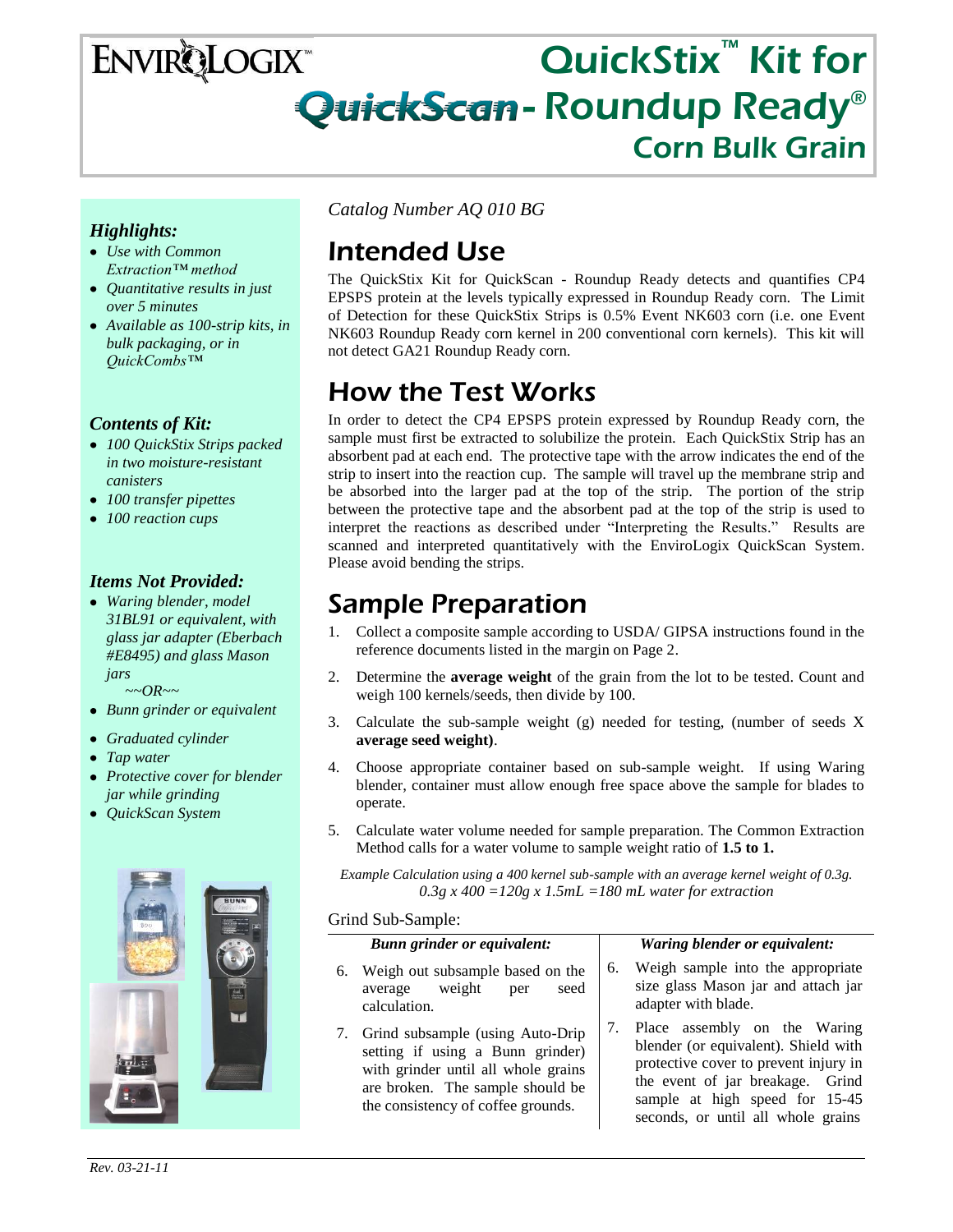#### *USDA References:*

- **http://archive.gipsa.usda.gov/ reference-library/ handbooks/grain-insp/ grbook1/bk1.pdf** - USDA Grain Inspection Handbook, Book 1, Grain Sampling.
- **http://archive.gipsa.usda.gov/ biotech/sample2.htm** - Guidance document entitled Sampling for the Detection of Biotech Grains.
- **http://archive.gipsa.usda.gov/ biotech/sample1.htm** - Practical Application of Sampling for the Detection of Biotech Grains.
- **http://archive.gipsa.usda.gov/ biotech/samplingplan1.xls -** This website provides a simple to use Sample Planner (29K Excel Spreadsheet). The planner allows you to enter different assumptions in terms of sample size, number of samples, acceptable quality level and to determine the probability of accepting lots with given concentration levels. It also plots the probabilities in graph form for easy interpretation. Specific data can be saved for documentation and future analyses.

#### *Corn Common Extraction™*

*Grams of Corn x 1.5=mL of water*

*For example, 400 kernels with an average seed weight of 0.3 g:*

> *(400 x 0.3)=120 g of corn 120 g x 1.5=180 mL water*

*Transfer 20 mL extract to cup:* 







*…or pipette to the 20 mL mark* 

#### *Bunn grinder or equivalent (cont.):*

- 8. Place subsample into an appropriately sized jar or zip-type plastic bag and add the volume of tap water calculated using the Corn Common Extraction formula (left).
- 9. Cap the jar or "zip" plastic bag and shake vigorously for 30 seconds, then allow sample to settle for another 30 seconds.

#### *Waring blender or equivalent (cont.):*

are broken. Optimum grind time may vary based on sample size and condition of equipment. The sample should be the consistency of coffee grounds.

- 8. Add the volume of tap water calculated using the Corn Common Extraction formula (left).
- 9. Cap the jar and shake vigorously for 30 seconds, then allow the sample to settle for another 30 seconds.
- 10. Transfer 20 mL of the liquid portion from above the settled sample into the sample cup. Pour extract into cup to the 20 mL line, or use a fresh pipette from the kit to transfer extract until the 20 mL line is reached (when testing smaller subsamples). **Important:** Avoid transferring particles as much as possible, and after transfer, **allow the liquid in the sample cup to settle for 30 seconds** so that any particles will settle at the bottom of the cup.
- 11. To prevent cross-contamination, thoroughly clean blender parts and jars to remove dust and residue prior to preparation of each sample. Use a new transfer pipette and reaction cup for each sample.

## How to Run the QuickStix Strip Test

- 1. Allow refrigerated canisters to come to room temperature before opening. Remove the QuickStix Strips to be used. Avoid bending the strips. Reseal the canister immediately.
- 2. Place the strip into the reaction cup provided, being sure to insert the end indicated by the arrows on the protective tape. The sample will travel up the strip.
- 3. Allow the strip to develop for 5 minutes before making final assay interpretations. Positive sample results may become obvious much more quickly.
- 4. Immediately cut off and discard the bottom section of the strip covered by the arrow tape and place in the QuickScan Reader. Strips must be read while still wet.

**NOTE: Use extreme caution to prevent sample-to-sample cross-contamination with grain, fluids, or disposables.**

## Interpreting the Results

Development of the Control Line within 5 minutes indicates that the strip has functioned properly. Any strip that does not develop a Control Line should be discarded and the sample re-tested using another strip.

Results are scanned and interpreted quantitatively with the QuickScan System. Place QuickStix Strip into the carrier, slide in, and press "Read Test" on the screen. QuickScan will return a result as "% GMO" or "<LOQ" (less than the Limit of Quantification). Please consult the QuickScan User Manual for details.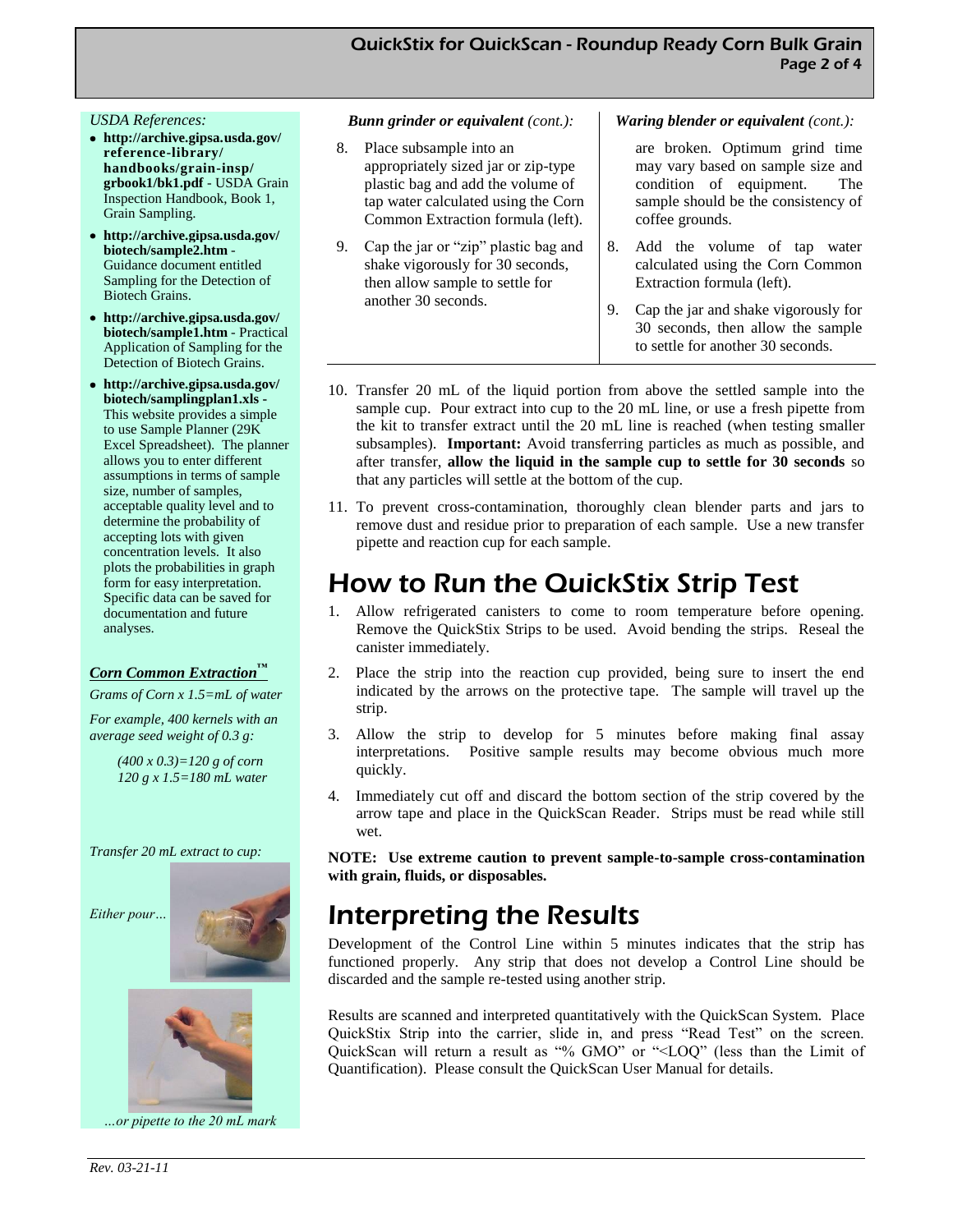

*(outlined to demonstrate cup size and markings)*



*After 30 seconds, add QuickStix to cup*



*Strip must develop a Control Line to be valid – cut where indicated and read in QuickScan System* 

# Kit Storage

QuickStix can be stored at room temperature, or refrigerated for a longer shelf life. Note the shelf life on the kit box for each storage temperature. The kit may be used in field applications; however, prolonged exposure to high temperatures may adversely affect the test results. Do not open the desiccated canister until ready to use the test strips.

# Precautions and Notes

- This kit is designed to be quantitative using the QuickScan System.
- As with all tests, it is recommended that results be confirmed by an alternate method when necessary.
- The assay has been optimized to be used with the protocol provided in the kit. Deviation from this protocol may invalidate the results of the test.
- The results generated through the proper use of this kit reflect the condition of the working sample directly tested. Extrapolation as to the condition of the originating lot, from which the working sample was derived, should be based on sound sampling procedures and statistical calculations which address random sampling effects, non-random seed lot sampling effects and assay system uncertainty. A negative result obtained when properly testing the working sample does not necessarily mean the originating lot is entirely negative for the analyte or protein in question.
- Protect all components from hot or cold extremes of temperature when not in use. Do not leave in direct sunlight or in a vehicle.